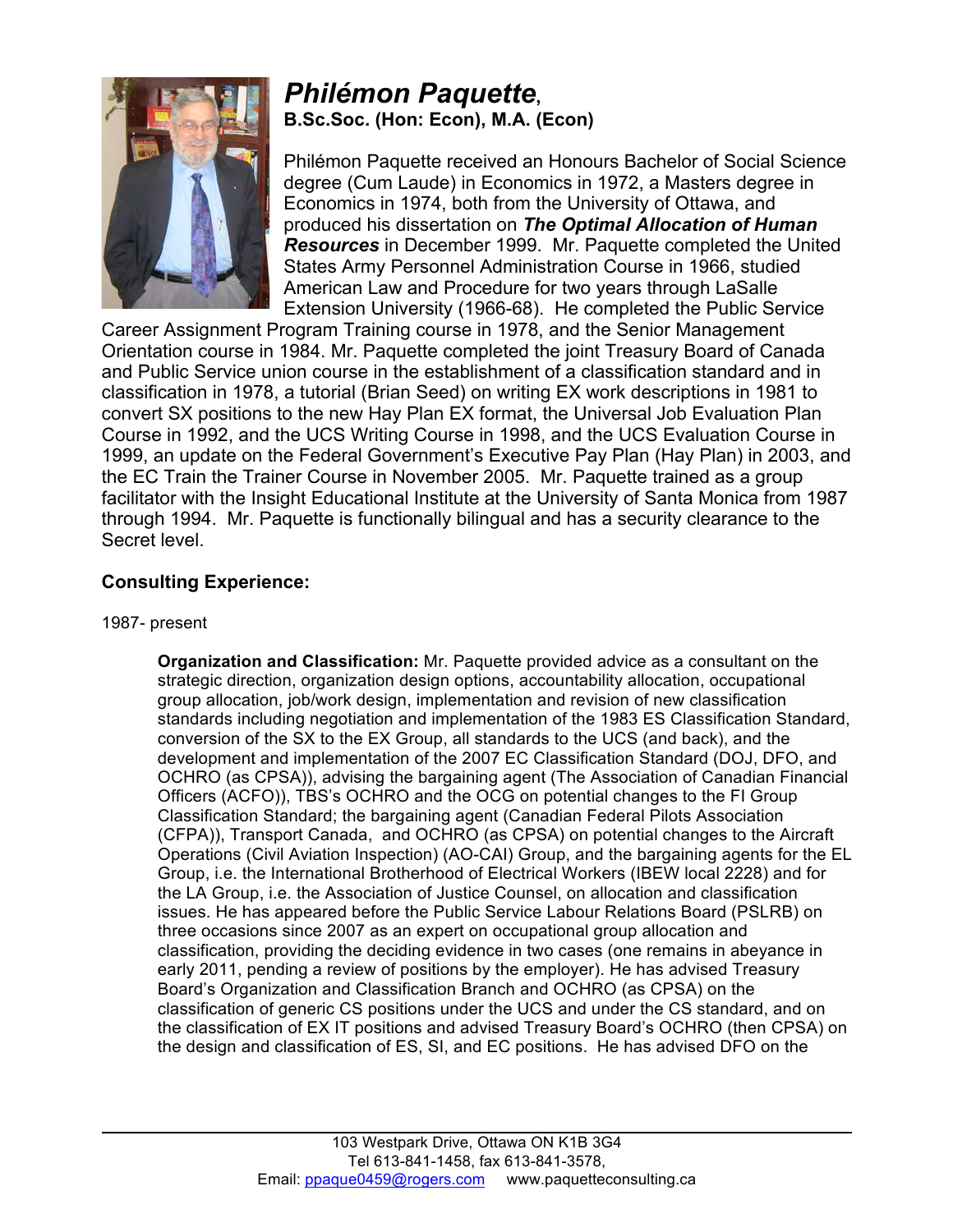creation of generic AS (internal audit), BI, CO, ES, EC, FI, PG, SI and PC work descriptions, the former HRDC on generic ES work descriptions, and has advised DOJ, DFO, OCHRO (as CPSA), and HRSDC on the creation and evaluation of generic EC work descriptions. He has drafted all documentation required to obtain approvals including job/work descriptions, evaluations of positions, and Treasury Board Submissions. In addition, he has conducted economic studies to establish the business case for the creation of new (or reconfiguration of old) organizations, studies on the validity of group allocations, and developed rationales and business plans for the creation of alternate service delivery agencies, developed skills/competencies profiles for a range of positions and occupations, and has proven particularly adept at policy, scientific, and IT positions and organizations, and developed reports on improvements in human resource management. Organizations Mr. Paquette has provided similar organization and classification services to include **Agriculture and Agri-Food Canada, the Association of Canadian Financial Officers (ACFO), the Canadian Judicial Council, the Canadian Public Service Agency, Natural Resources Canada, the Department of Justice**, **Environment Canada**, **the Canadian Federal Pilot's Association (CFPA), the Canadian International Development Agency, Citizenship and Immigration Canada, Correctional Service Canada, the Department of National Defence, Emergency Preparedness Canada, Fisheries and Oceans Canada, Health Canada, Heritage Canada, Human Resources Development Canada, Indian Affairs and Northern Development**, **the Immigration and Refugee Board**, **Industry Canada**, **the International Joint Commission, International Brotherhood of Electrical Workers (IBEW) Library and Archives Canada, the National Parole Board**, **the Privy Council Office, Public Service Commission**, **Public Works and Government Services Canada, the Social Science Employees Association (now CAPE), The Leadership Network, Transport Canada, the Treasury Board UCS Interdepartmental Harmonization Committee for the CS Group and the Treasury Board/ORO/CIOB IT Community Development Project.**

**Group Facilitation and Training:** Mr. Paquette has facilitated hundreds of trainings in time/productivity management, planning, goal setting, stress management, dealing with difficult people, problem solving, personal effectiveness, communications, client-service delivery, dealing with difficult people, self esteem, etc.. He has also provided consulting services on team building and strategies to improve client services, developed training programs. His latest training experience has been providing training to federal public servants on writing and evaluating work descriptions under the Universal Classification Standard, and on mentoring. Organizations to which Mr. Paquette has provided group facilitation and training services include **Industry Canada**, **the Canadian Tourism Commission**, **Public Works and Government Services Canada, Training and Development Canada**, **Fisheries and Oceans Canada**, **the Cansem Institute Inc**., **the Canadian International Development Agency,** and **ProAction Inc.**

**Community Development:** Mr. Paquette provided consulting services to the Co-Chairs and to the Regional Economic Development Ottawa (REDO) Board of Directors, by developing a strategic plan to drive the REDO project to assist the Ottawa-Carleton region to adjust to the reduction of 15,000 positions in the National Capital Region, and to the Mayor and City Council of Claremont New Hampshire on the economic revitalization of the City of Claremont and Sullivan County.

**Proposal Writing:** Mr. Paquette has designed several requests for proposal (RFPs) for a number of agencies for projects with a value ranging from \$25,000 to \$1.1 Million. With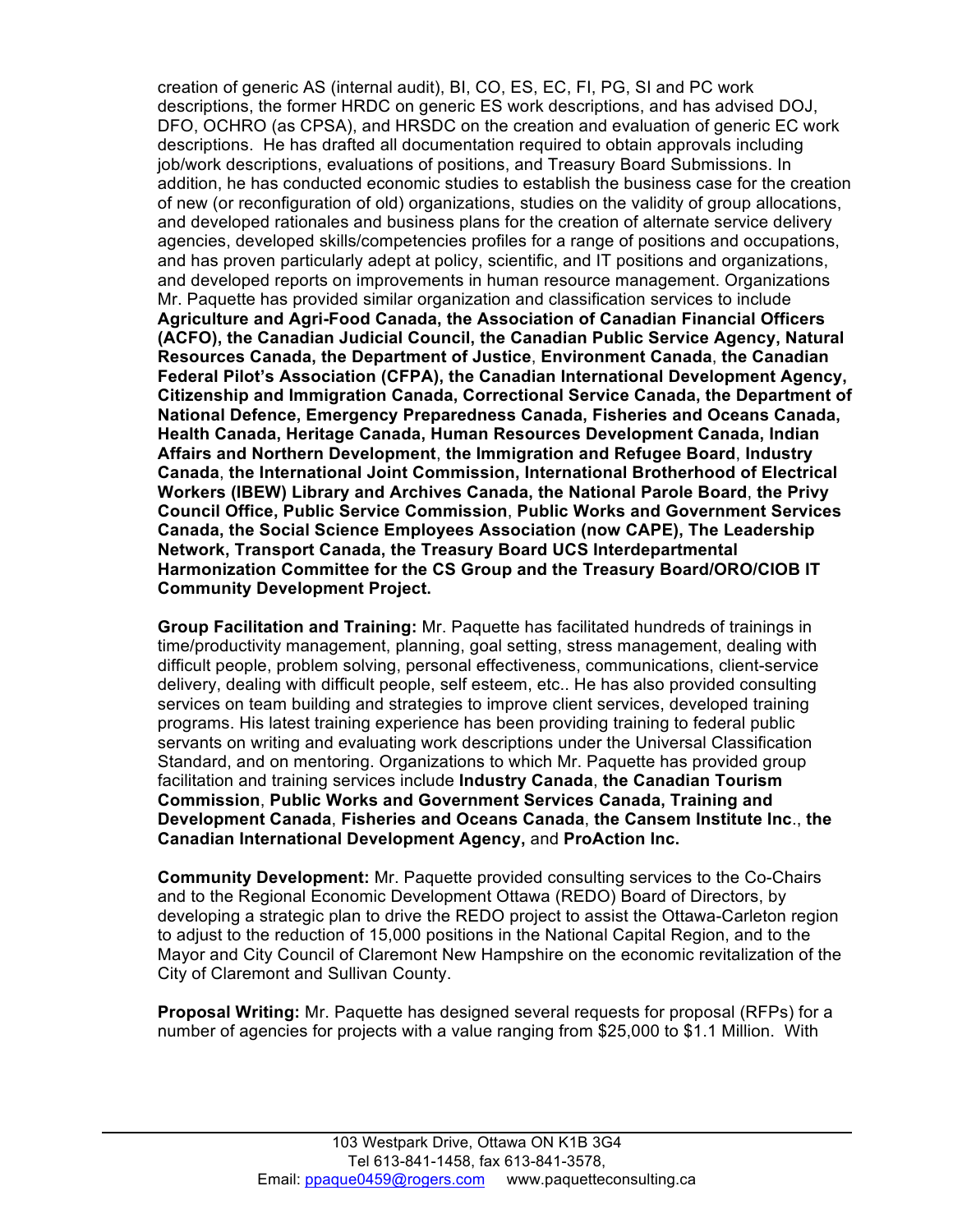respect to the largest of these, Mr. Paquette designed for Industry Canada the request for proposal for the \$ 1.1 Million Investment Skills Development Program, Investment Facilitation Toolkit, and Information Exchange Mechanism for the Canada Community Investment Plan, and then served as Chair of the Bid Evaluation Committee.

**Management and Representation:** Mr. Paquette served for nearly two years (1996-1998) as a consultant to the twenty-seven existing industry associations (and as interim manager of the 28<sup>th</sup>) known as the sectoral human resource councils (or Sector Councils) established by industries in collaboration with HRDC to improve human resource management through development of national occupational skills standards, identification of skills gaps and supply/demand imbalances, development of national industry curricula, training etc.. His roles were to serve as Secretary and COO of the Sector Councils' Steering Committee, assist emerging councils, identify and manage common projects, develop and implement marketing and communications strategies for the Sector Councils as a group, represent the Sector Councils in dealings with the provincial governments, federal departments and other organizations.

### **Public Service Experience:**

1983-1987 Director, Strategic Planning, Mineral Policy Sector, Energy, Mines and Resources (EMR, now NRCan)

> Major challenges were to deliver an effective environmental scanning and issues identification function to the Assistant Deputy Minister, provide the Minister with an effective communications strategy, manage the interdepartmental consultation process on the amendment of the legislative base of the Department and resolution of the mandate overlaps Industry Canada and EMR- Minerals; manage the parliamentary enquiries into the Department's mandate and operations, and improve the efficiency and effectiveness of the 150 person sector through reorganization, training and information technology strategies.

1981-1983 Director, Policy Planning and Coordination, Mineral Policy, EMR

There were five major challenges. The first was to develop an economic outlook which would underpin proposals for changes in the policy development and program efforts of the Sector, the organization structure necessary to support the change in direction, and the training, technology, and communications strategies to support the realignment of skills and achievement of stated policy objectives. The second was to manage concurrent research programs in international mineral trade, mineral transportation, technology assessment, and in labour economics. The third was to manage both an A-Base Review by Treasury Board and a Comprehensive Audit by the OAG. The fourth was to manage the conversion of the ES and SX positions to their new respective standards. The fifth was to serve as Secretary of the 22 member Interdepartmental Committee on Minerals.

1978-1981 Head, Coordination and Development Group, Mineral Policy Sector, EMR

Major challenge was coordinating all policy and program planning for the 3,000 plus person Minerals Program of the Government of Canada, as well as all operational, human resources, communications, plans for the Mineral Policy Sector.

1975-1978 Economist, Mineral Economics Division, Mineral Policy Sector, EMR